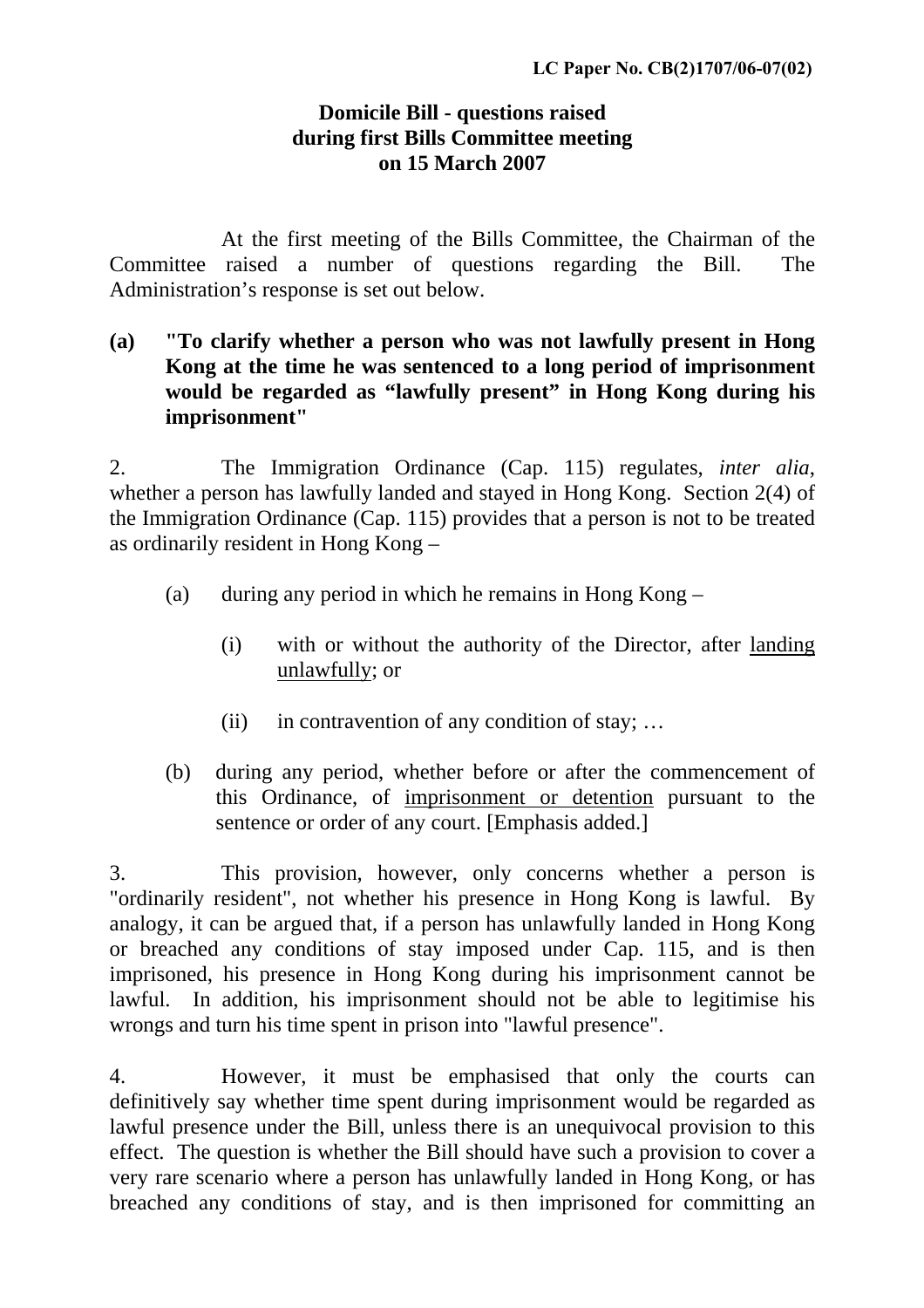offence; and he also intends to make his home in Hong Kong during the imprisonment, knowing that he will, after release, immediately be sent back to the place he comes from. In other words, it is questionable how often, and in the first place, how likely, Hong Kong Courts will be asked to determine such a person's domicile, bearing in mind that a person's domicile, as a connecting factor, connects him to a system of law which would determine his personal matters, such as his capacity to marry or devolution of his personal property. It is in these contexts that his domicile will need to be ascertained. None of the jurisdictions discussed in the LRC Report have such a provision.

**(b) "clarify whether a person who was not lawfully present in Hong Kong at the commencement of his imprisonment would be denied the opportunity to acquire a domicile in Hong Kong after being discharged from prison by common law rules or clause 6(1) of the Bill"** 

5. Regarding a person who enters Hong Kong unlawfully and is imprisoned, clause 6 applies in determining whether he acquires a domicile in Hong Kong. The position will be no different from a person who enters Hong Kong unlawfully but is not imprisoned. Clause 6(3) provides the Court with the necessary discretion to consider whether, in the circumstances, the requirement for lawful presence would result in injustice. For example, where denying a man's domicile in Hong Kong may mean that his wife would suffer injustice through the inability to petition for divorce in Hong Kong.

6. *Dicey and Morris* (14th ed, 2006, para 6-059) states:

 "*A prisoner normally retains during imprisonment the domicile which he had at its commencement. Such a person, even if he can be considered to reside where he is imprisoned, is unlikely to intend to reside there permanently or indefinitely. If a prisoner does form such an intention, he acquires a domicile of choice there*."

 *Cheshire and North* (13th ed, 1999, p146) states:

 *"A clear example of constraint preclusive of the freedom is imprisonment in a foreign country, and there is no doubt that a prisoner, except perhaps one transported or exiled for life, retains the domicile that he possessed before his confinement."*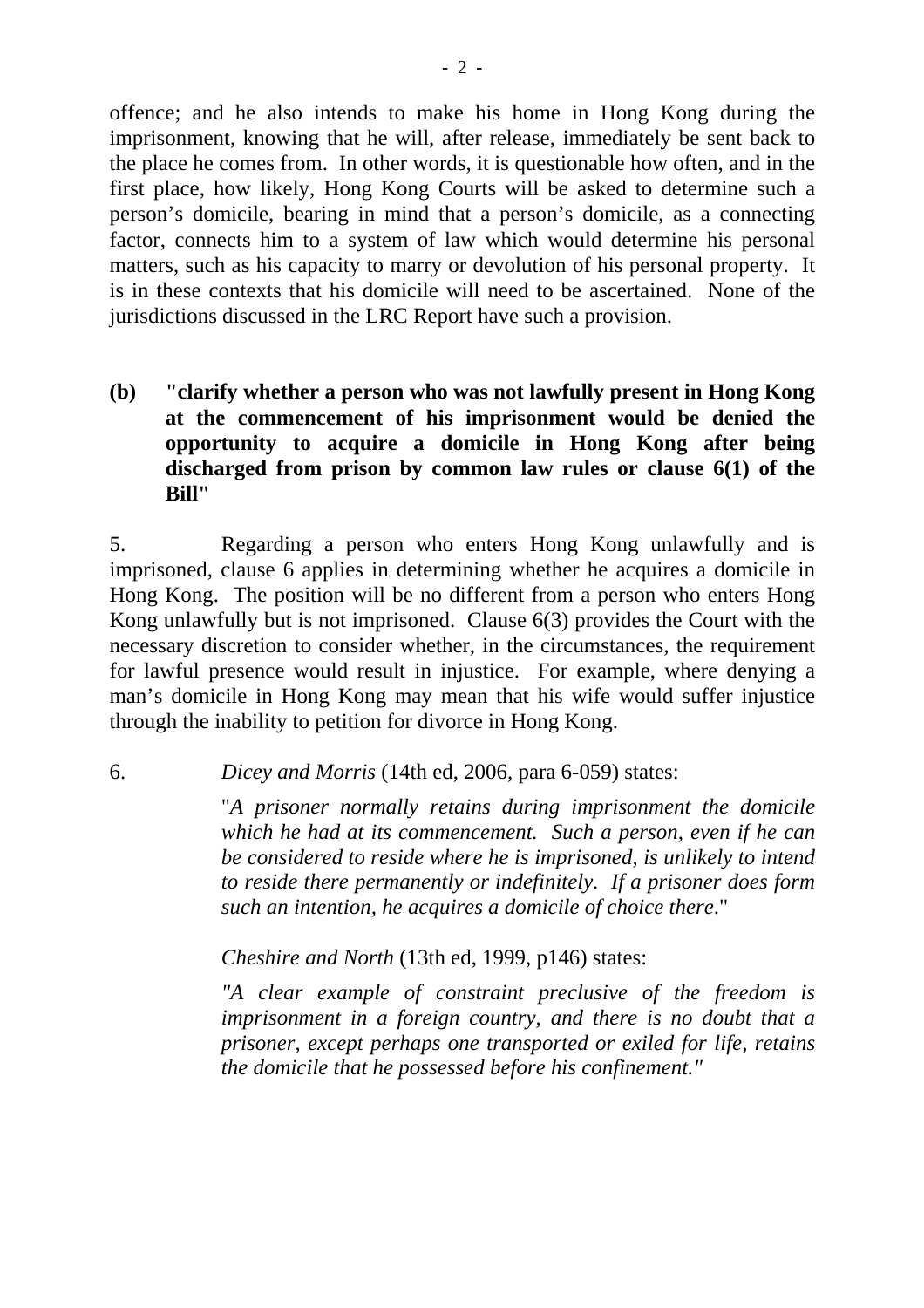7. According to *Dicey and Morris*, a prisoner in a different jurisdiction may be able to acquire a domicile in that jurisdiction, provided that he has the required intention. The authority cited by *Dicey and Morris* was an American decision, Stifel v Hopkins, 477 F 2d 1116 (6th Cir 1973). The prisoner in this case was incarcerated in Pennsylvania and his domicile was Ohio. At issue was whether the prisoner could establish a domicile in Pennsylvania. The Court of Appeal held that the prisoner should not be precluded from showing that he had the intention to be domiciled in the place where he was incarcerated simply because his presence there was deemed coerced rather than voluntary. This appears to be analogous with the scenario where a person has landed in a jurisdiction illegally and then becomes a prisoner there.

8. Under the English common law (Mark v Mark [2005] UKHL 42), illegal residence can be recognised for the purpose of acquiring a domicile. Deviating from this, clause 6 of the Bill requires lawful presence in Hong Kong. If a person's imprisonment is not regarded as lawful presence as discussed in paragraph 3, he would not acquire a domicile in Hong Kong during the imprisonment. After release, he would immediately be sent back to his previous jurisdiction. Once again, it is questionable how often and how likely it will be that the Hong Kong Courts would be asked to determine such a person's domicile.

9. It appears that acquiring a domicile in Hong Kong should not be regarded as obtaining a benefit. A person's domicile, as a connecting factor, connects him to a system of law which would determine his personal matters, such as his capacity to marry or devolution of his personal property. Thus, even if the prisoner in question can acquire a Hong Kong domicile, he should not be regarded as obtaining any benefit by his own wrongdoing.

## **(c) "To consider the need for a provision to define the meaning of "lawfully present" in clause 6(1) of the Bill."**

10. The present clause 6(1) of the Bill reads: "*An adult does not acquire a domicile in Hong Kong under section 5(2) unless he is lawfully present in Hong Kong.*"

11. The word "lawfully" means that the presence is lawful under Hong Kong law. Cap. 115 regulates, *inter alia*, whether a person has lawfully landed and stayed in Hong Kong (see, for example, sections 7 to 13). Hence, in order to satisfy the "lawfully present" requirement in clause 6(1) of the Bill, a person has to comply with the relevant provisions in Cap. 115. As this is already governed by Cap. 115, it seems that it is not necessary to include a definition of "lawfully present" in the Bill.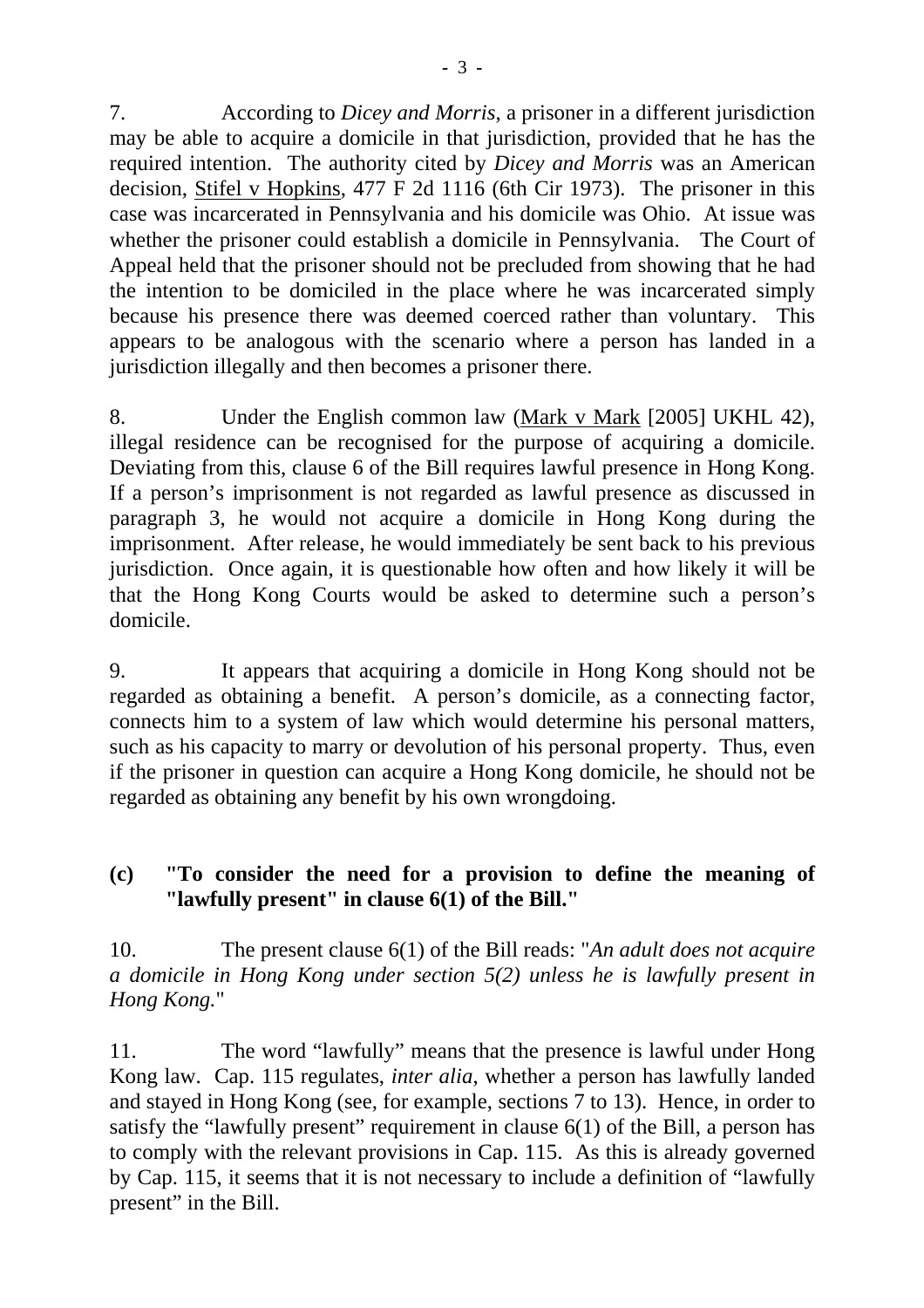12. Of the jurisdictions discussed in the Law Reform Commission's report on the Rules for Determining Domicile ("LRC Report"), only section 1(2) of the Domicile Act 1992 in South Africa expressly requires a person's presence to be lawful in order to acquire a domicile in a particular place. The Domicile Act 1992, however, does not contain a definition of "lawfully present".

## **(d) "In relation to clause 7, the Administration was requested to advise what other factors would be considered by the court in determining whether an adult acquired a domicile in a country or territory other than Hong Kong"**

13. Clause 7 provides that in deciding, for the purposes of section 5(2), whether an adult acquires a domicile in a country or territory other than Hong Kong, one of the factors that shall be considered is whether his presence in that country or territory is lawful by the law of that country or territory.

14. In deciding the domicile of a person, the court is required to take into account all relevant considerations to determine whether he is present there and he intends to make a home there for an indefinite period. Clause 7 makes it clear that "presence in that country or territory is lawful by the law of that country or territory" is a factor, that might not otherwise be thought relevant, should be relevant.

15. In saying "one of the factors to be considered by the Hong Kong Courts" in Recommendation 6, the Sub-committee of the LRC emphasised that a person is not necessarily prevented from obtaining a domicile in another jurisdiction simply because his presence there is unlawful.

## **Other matters**

16. The Chairman of the Bills Committee raised concerns regarding manipulation. The Administration considers it important to note that domicile does not give rise to direct entitlement to benefits. The report of the UK and Scottish Law Commissions says, in para. 6. 11 –

> "... Domicile is a conclusion of law drawn from the facts of each case irrespective of what the person concerned may directly wish in the matter, and whether or not it is to his advantage or disadvantage. Hence, if a person has his home indefinitely in a country he becomes domiciled there, irrespective of whether he wishes to be, and irrespective of any advantage or disadvantage to him ..."